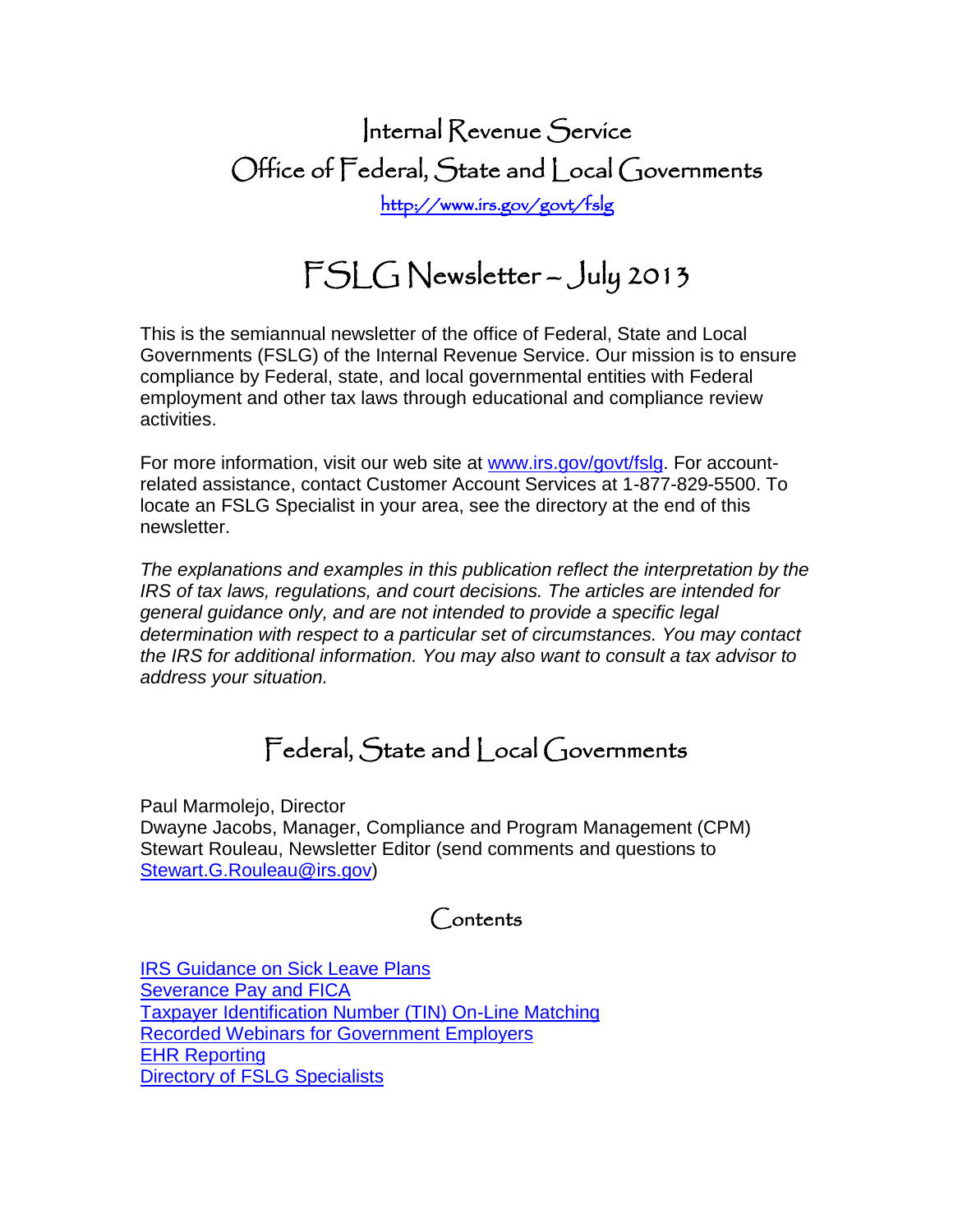### **IRS GUIDANCE ON SICK LEAVE PLANS**

<span id="page-1-0"></span>In our contacts with governmental entities in recent years, FSLG has encountered a variety of employer plans that provide a retirement benefit for employees based on credit for accumulated unused sick leave. If you administer a plan with this feature, or are considering adopting a plan of this type for your employees, you should be aware of how different features of these plans may affect the tax treatment of these benefits.

#### **General Rule for Recognizing Income**

In general, all compensation is included in wages at the time the employees receive it, unless a specific exception applies. One such exception, Internal Revenue Code section 106, provides that employer contributions to a health or hospital insurance plan for employees or former employees, their spouses and dependents, are excludable from the income of employees, and exempt from withholding for income tax, social security, and Medicare purposes.

When is income considered received? Under IRC section 451, individuals recognize income as soon as they have effective control over it; that is, when the funds are made available to the taxpayer without substantial limitations. This is known as the "constructive receipt" rule. Employer-provided health insurance benefits under section 106 are excludable because, when paid directly by the employer, the employees are not considered to have constructive receipt of income through this benefit.

Generally, Section 106 of the Code provides that health and medical benefits can be provided tax-free by an employer. However, if there is an *option/choice* to receive cash or another benefit, this may result in taxable wages, even if the employee does not elect to receive the cash. If you have a plan or are considering a plan that provides for such a feature, you may want to review the IRS analysis, discussed below, that addresses whether or not such amounts can be excluded from an employee's or former employee's wages.

*Note:* Section 125 ("cafeteria") plans provide a partial exception to the constructive receipt rules. These plans provide a choice between cash wages and a salary reduction to receive an excludable benefit. If the benefit is selected, the value is not included in wages. A section 125, or cafeteria plan, cannot provide for deferred compensation. Only those benefits specifically indicated in section 125 are eligible for tax-free treatment.

#### **Revenue Ruling 75-539**

Revenue Ruling 75-539 addresses the constructive receipt rules with specific reference to plans involving benefits for accumulated sick leave. This ruling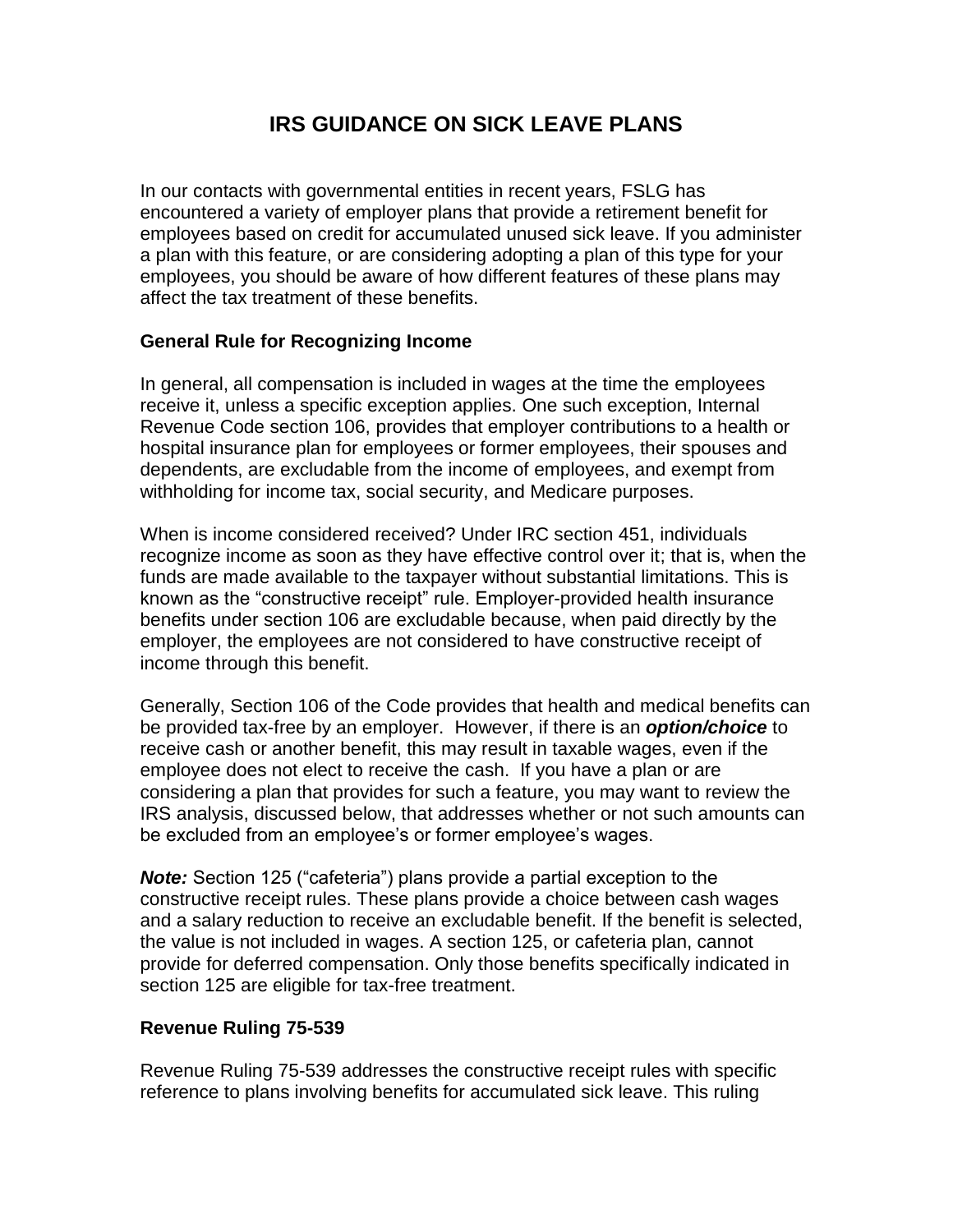remains the basis for the determining the tax treatment of various plans and has been cited many times since it was issued in 1975.

The ruling analyzes and distinguishes two labor contracts.

**Situation 1:** Upon retirement an employee will receive either a cash payment representing a part of unused sick leave, or may elect to apply to the employee's share of the cost of participation in a health plan until the funds are exhausted. The ruling concluded that, because in the employee had a choice to receive the benefit in cash, it was constructively received as income, even if the employee chose not to use the cash option. Therefore, the value of the benefit is included in gross income.

**Situation 2:** Upon retirement, the value of a portion of accumulated unused sick leave is placed in an escrow account to pay the full premiums of continued participation in the health plan until the funds are exhausted. No funds may be received in cash, and any unused part of the escrow amount reverts to the employer. Because these amounts were not made available to the employee directly, they constituted employer contributions to a health plan and are excludable from income under section 106.

#### **Private Letter Rulings**

Two recent private letter rulings address sick leave plans and whether the benefits received from such a plan results in the recognition of income by the employee. It should be noted that a private letter ruling (PLR) interprets the law in response to a written request relating to a specific situation presented by a taxpayer, and cannot be cited as precedent or relied upon in another situation. However, these rulings may provide an indication of how the IRS will interpret the law in a similar situation.

*PLR 200724008* involved a school district's early retirement incentive plan. This plan provided that certain eligible employees could choose permanent retirement, and elect to either:

- (1) receive health benefits up to a certain amount each year until eligible for Medicare; or
- (2) receive a one-time payment based on unused sick leave, plus a retirement bonus.

The ruling concluded that, because employees had a choice between nontaxable compensation (the retiree health benefits) and taxable compensation (the cash value of accumulated sick leave), they had constructive receipt of the taxable compensation, regardless of which option they chose. For income tax purposes, employees who chose (1) would be taxed on the amount they could have received had they chosen option (2).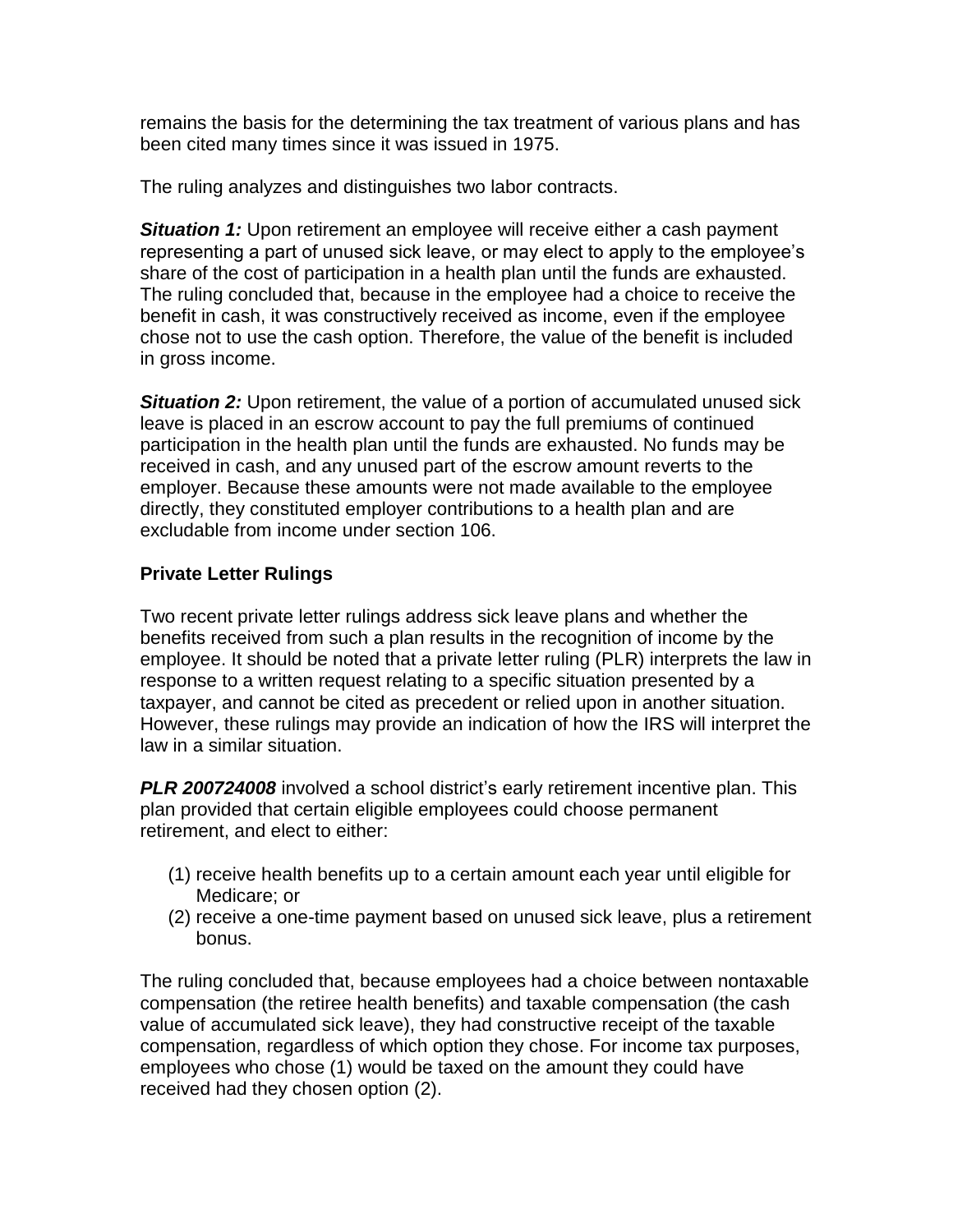*PLR 201245010* involved mandatory contributions to a trust account for employee retirement health accounts, but did not involve a choice on the part of the employees. The trust made distributions payable to the city's health plans to subsidize retiree medical coverage. Because the employer contributions were mandatory, and employees could not elect to receive salary in lieu of making the contributions, there was no constructive receipt. Therefore the contributions were not included in gross income.

It may be beneficial for you to review your current or proposed retirement incentive plan to determine whether the benefits being offered will result in taxable compensation to former employees. If you have questions about the inclusion or exclusion of benefits in the taxable income of your former employees, you may want to contact an FLSG Specialist for general information. You can also request a PLR to address your specific plan.

## **SEVERANCE PAY AND FICA**

<span id="page-3-0"></span>Government entities faced with reduction of their employment force sometimes make payments to employees who are terminated. Government entities refer to these payments by a variety of terms, including severance pay, dismissal pay, separation pay, or some other term. In this article, we will refer to all of these payments as severance pay.

Under Internal Revenue Code (IRC) section 61, severance pay is included in the gross income of the recipient, and the income tax withholding rules apply. In addition, severance pay is generally wages for purposes of FICA taxes (OASDI/social security and HI/Medicare). Some employers question the FICA tax liability in an audit or in a claim for refund on Form 941-X, Adjusted Employer's Quarterly Federal Tax Return or Claim for Refund.

The Service's position that severance pay is generally wages for purposes of FICA taxes is based on the Code, revenue rulings, and court cases. Section 3121(a) defines "wages" for FICA purposes as all remuneration for employment, with certain limited exceptions. The Code does not provide an exception for severance pay. Revenue Ruling 90-72 provides a limited administrative exception for certain payments that supplement state unemployment compensation, sometimes referred to as SUB-pay. The revenue ruling provides for an exception for a stream of payments coordinated with the receipt of unemployment compensation. It specifically points out that a lump-sum payment would not qualify for the exception.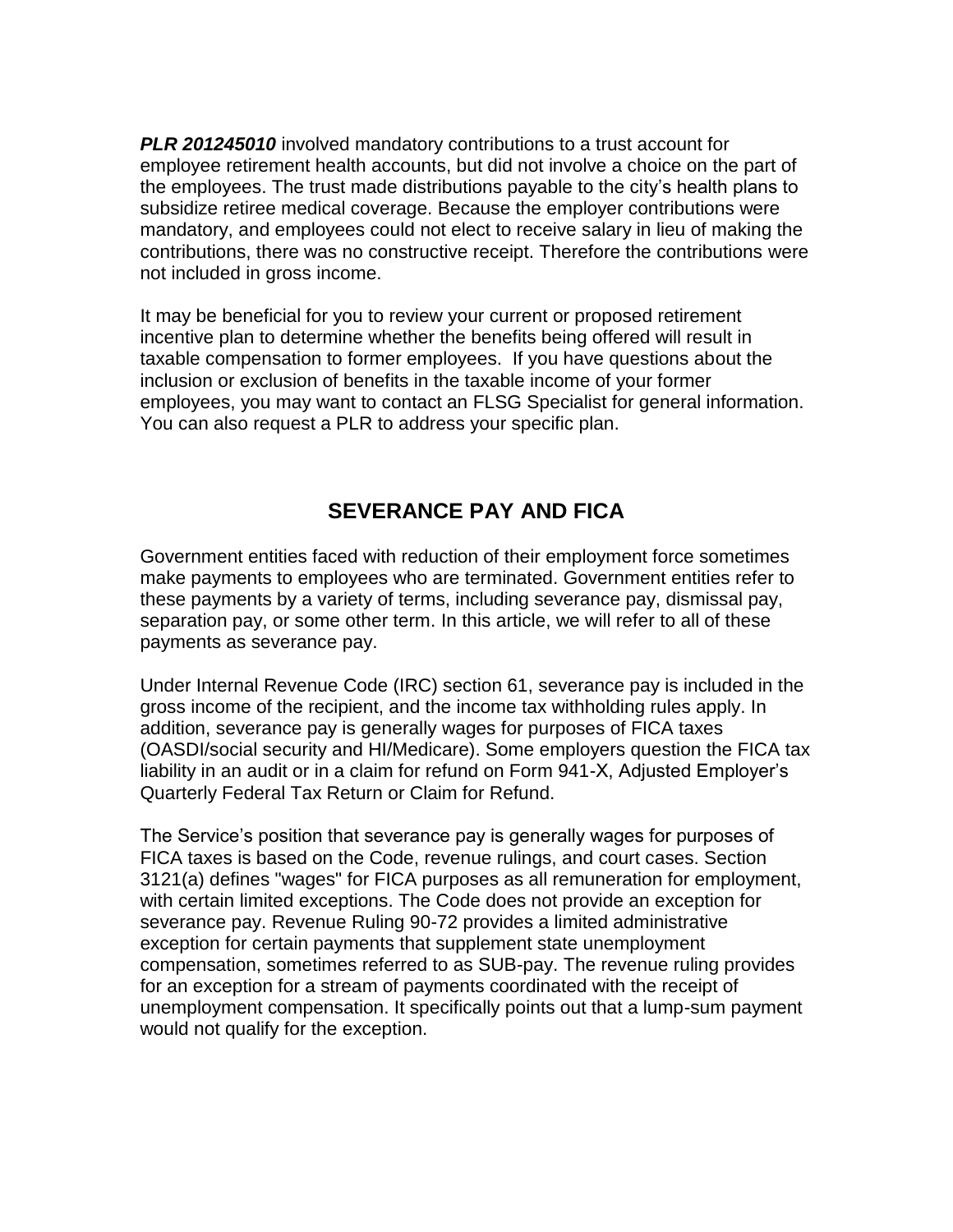#### **Recent Legal Developments**

The Court of Appeals for the Federal Circuit held that various kinds of severance payments CSX made to its employees and former employees were wages subject to FICA tax. *CSX Corp. v. United States*, 518 F.3d 1328 (Fed. Cir. 2008). The Court of Appeals for the Sixth Circuit subsequently held that severance payments Quality Stores made to former employees who were terminated in a downsizing were not wages subject to FICA tax. *United States v. Quality Stores, Inc. (In re Quality Stores, Inc.)*, 693 F.3d 605 (6th Cir. 2012). The Sixth Circuit's holding directly conflicts with the Federal Circuit's holding, thus creating a split in the circuits.

On May 3, 2013, the Solicitor General of the United States filed a petition for writ of certiorari with the United States Supreme Court in *Quality Stores*. If the Supreme Court grants the government's petition, it could still take a year or more before there is a decision that settles the question for the whole United States.

Until the issue is resolved, the Service is suspending claims for refund of FICA taxes from taxpayers within the Sixth Circuit (Michigan, Ohio, Kentucky, and Tennessee). The Service is disallowing claims for refund of FICA taxes from all other taxpayers.

If a taxpayer files a claim for refund and the Service disallows the claim, the taxpayer has two years to file a refund suit in a United States district court or the Court of Federal Claims. If the Service does not disallow the claim, the taxpayer can file a refund suit after waiting six months. The Service may agree to extend the two-year period to file suit using Form 907, Agreement to Extend Time to Bring Suit. If the Service disallows the claim, the taxpayer may file a protest to Appeals, but that will not extend the two-year period to file a refund suit.

If you have questions about severance pay, you may contact your local FSLG Specialist. A directory is provided at the end of this newsletter.

#### <span id="page-4-0"></span>**TAXPAYER IDENTIFICATION NUMBER ON-LINE MATCHING**

Taxpayer Identification Number (TIN) Matching is part of a suite of internetbased, pre-filing e-services that allows "authorized payers" the opportunity to match 1099 payee information against IRS records prior to filing information returns.

An authorized payer is one who has filed forms 1099-B, 1099-DIV, 1099-INT, 1099-K, 1099-MISC, 1099-OID, or 1099-PATR with the IRS in at least one of the two past tax years.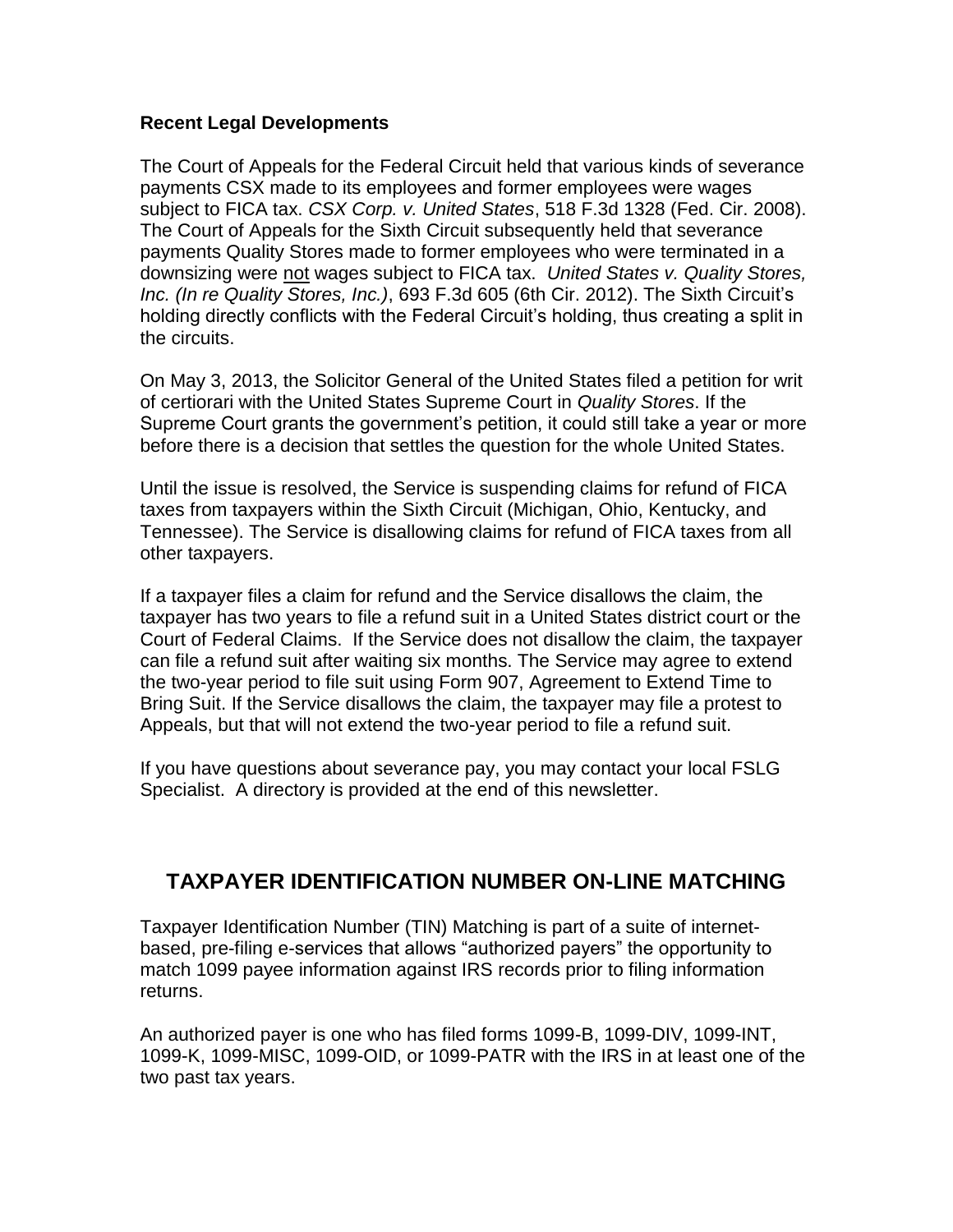Matching requests may be submitted on either an interactive or a bulk processing basis. Interactive TIN Matching will accept up to 25 payee TIN/Name combinations on-screen, while Bulk TIN Matching will allow up to 100,000 payee TIN/Name combinations to be matched via a text file submission.

Both programs will:

- Match the payee name and TIN with IRS records;
- Decrease backup withholding and penalty notices; and
- Reduce the error rate in TIN validation.

Individuals who are authorized to act for the federal, state, local, or tribal government must first register to use e-services and select a username, password and PIN. Then they can register to use TIN Matching from the suite of e-service products available.

The TIN Matching system is accessible 24 hours a day, seven days a week. Support services include on-line tutorials to assist customers with the registration, application and TIN Matching process. You do not need to be a registered user to access and view these tutorials. Customer assistance is also available toll-free at 1-866-255-0654, 7:30 a.m. to 7 p.m., Eastern Time, Monday through Friday.

Please also see [Pub 2108-A,](http://www.irs.gov/pub/irs-pdf/p2108a.pdf) On-Line Taxpayer Identification Number (TIN) Matching Program for more information.

You can also view a 2012 Federal, State, Local Government (FSLG) webinar that includes an illustration of the TIN Matching program.

## <span id="page-5-0"></span>**RECORDED WEBINARS FOR GOVERNMENT EMPLOYERS**

The office of Federal, State and Local Governments, and other IRS offices, produces webinars on a variety of tax topics. Recordings of these presentations are archived at the [IRS videos site](http://www.irsvideos.gov/) and may be viewed at any time. A list of these webinars that may be of interest to government employers is provided below, along with the date of original presentation. Each recording is about one hour in length.

#### **Audio Presentations**

- ACA Provisions: What You Need to Know (April 30, 2012)
- Unique Employment Tax Classification issues in Government Entities (September 5, 2012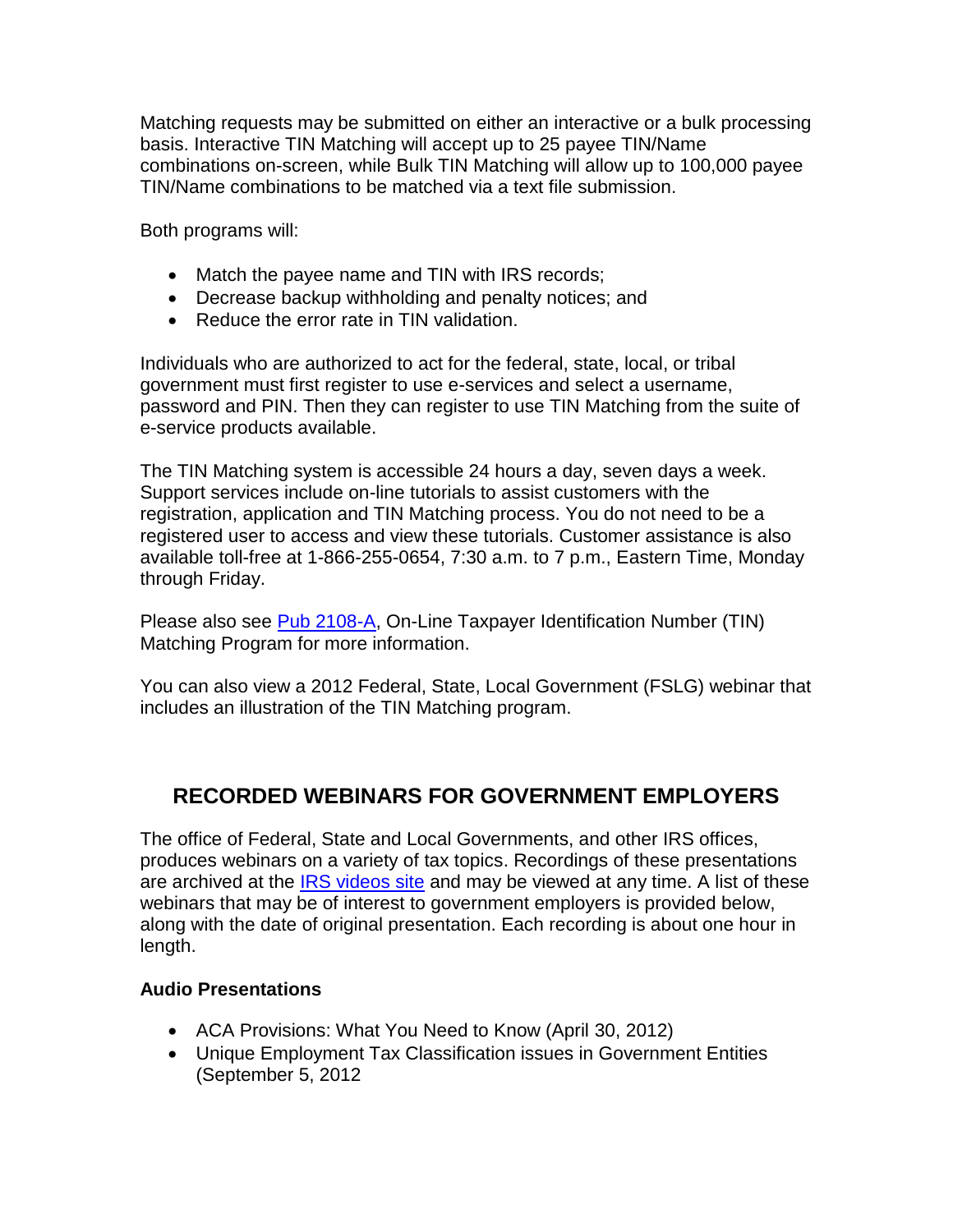• Requirements for Furnishing Form 1099-G Electronically (September 11, 2012)

#### **Webinars**

- Avoiding Information Reporting Problems for Government Entities (September 20, 2012)
- Social Security Section 218 Agreements and Government Entity Restructuring (August 8, 2012)
- Payments Made to Foreign Persons: A Basic Overview for Government Entities (May 12, 2011)
- Section 218 Tools, Tips and Compliance for Government Entities (January 27, 2011)
- Taxability of Certain Fringe Benefits for State and Local Governments (August 25, 2010)
- 1099 MISC Filing Requirements for State & Local Governments Webinar (March 30, 2010)

To access any of the above presentations, use this link: <http://www.irsvideos.gov/Governments/Employers>

For information about upcoming live presentations, see the **FSLG** website.

## <span id="page-6-0"></span>**TAXABILITY AND REPORTING OF ELECTRONIC HEALTH RECORD INCENTIVE PAYMENTS**

Government sponsored healthcare providers should be aware of the taxability and reporting requirements for Electronic Health Record (EHR) incentive payments from the Department of Health and Human Services Centers for Medicare and Medicaid Services (CMS).

Under the American Recovery and Reinvestment Act of 2009, CMS may make incentive payments to eligible professionals (EPs) and hospitals that meaningfully use EHR technology. EPs include several categories of individual health care professionals, but do not include "hospital-based" professionals who provide 90 percent or more of their covered professional services in either an inpatient hospital setting or an emergency room. Practices and groups are not eligible to receive EHR incentive payments in their own right. However, an individual EP who is eligible for an EHR incentive may assign the payment to the group, practice or hospital that provides the EHR system used by the EP. Consult the [CMS website](http://www.cms.gov/EHRIncentivePrograms) for additional information on EHR incentive payments.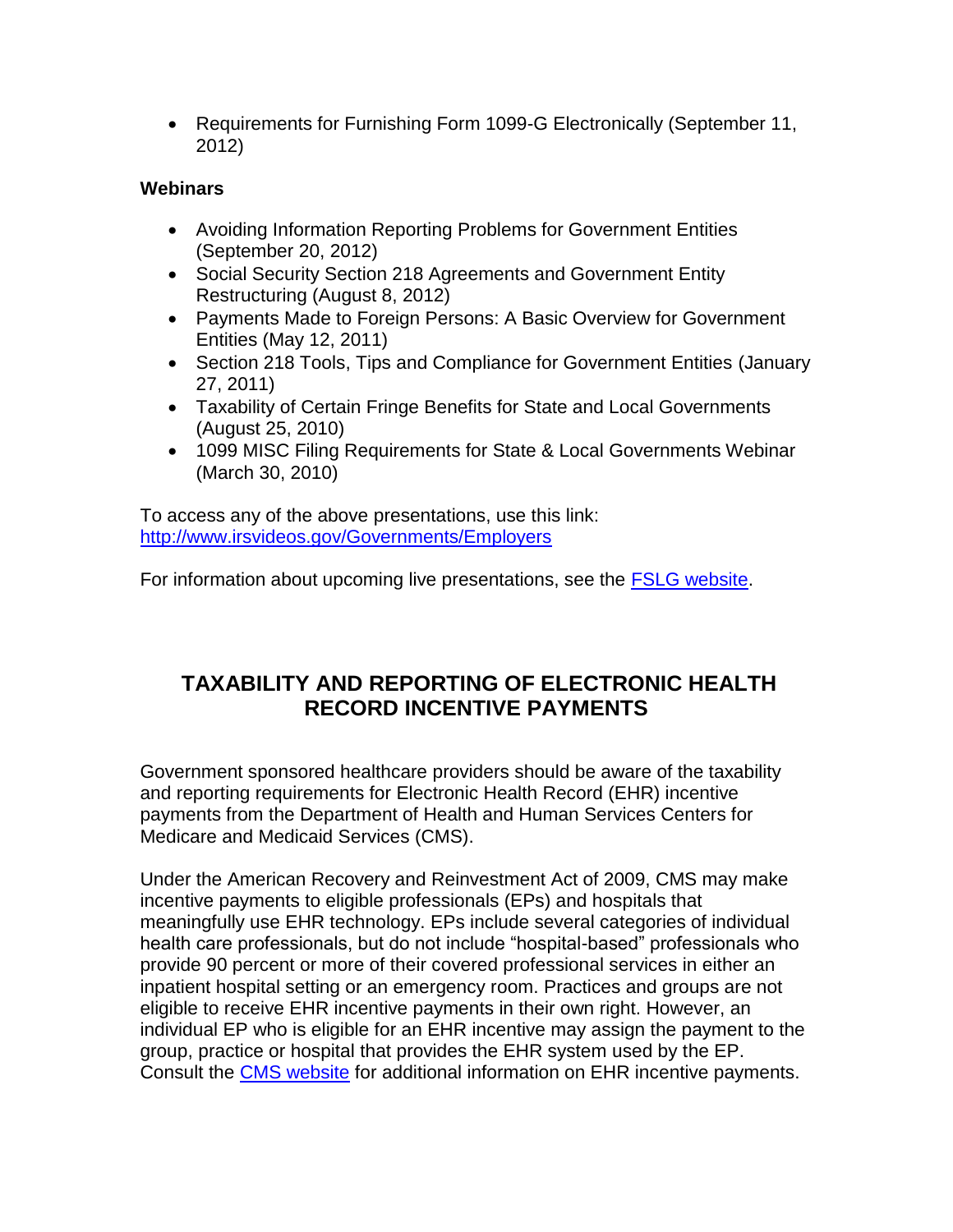EHR incentive payments may be includible in gross income, depending on the recipient's circumstances. Such payments are not covered by any exclusion under the Internal Revenue Code, and they are not a return of capital. However, if the EP receives incentive payments as an agent or conduit of a group, practice or hospital, the EP is not required to include the payment in his/her gross income as long as he/she turns the payment over to the other entity as required.

Section 6041 of the Internal Revenue Code requires that payments to a payee aggregating to more than \$600 per year must be reported to the IRS, usually on one of the Form 1099 series. Thus, CMS must report EHR payments to an EP if they exceed \$600 in a year. For purposes of reporting, it is immaterial whether the EP assigned payment of the EHR incentive to someone else. The fact that CMS transfers control of the EHR incentive payment to the EP constitutes payment to the EP and must be reported by CMS as such. If the payment goes to a third party under an assignment by the EP, the EP is the payer with respect to the third party assignee, and the EP may be required report the payment.

**Example:** Doctor A works in the outpatient clinic of Hospital M maintained by State X. Hospital M provides EHR technology used by Dr. A. Dr. A applies for EHR incentive payments from CMS, but is contractually obligated to assign those payments to Hospital M, under circumstances that meet CMS's requirements for a valid assignment. Subsequently, CMS makes Dr. A's assigned payments to Hospital M. The payments aggregate to more than \$600 in one year. Although Dr. A does not have gross income for the payment, CMS should report the payments on Form 1099-MISC as payments to Dr. A. Dr. A should then use Form 1099-MISC to report the payments to Hospital M.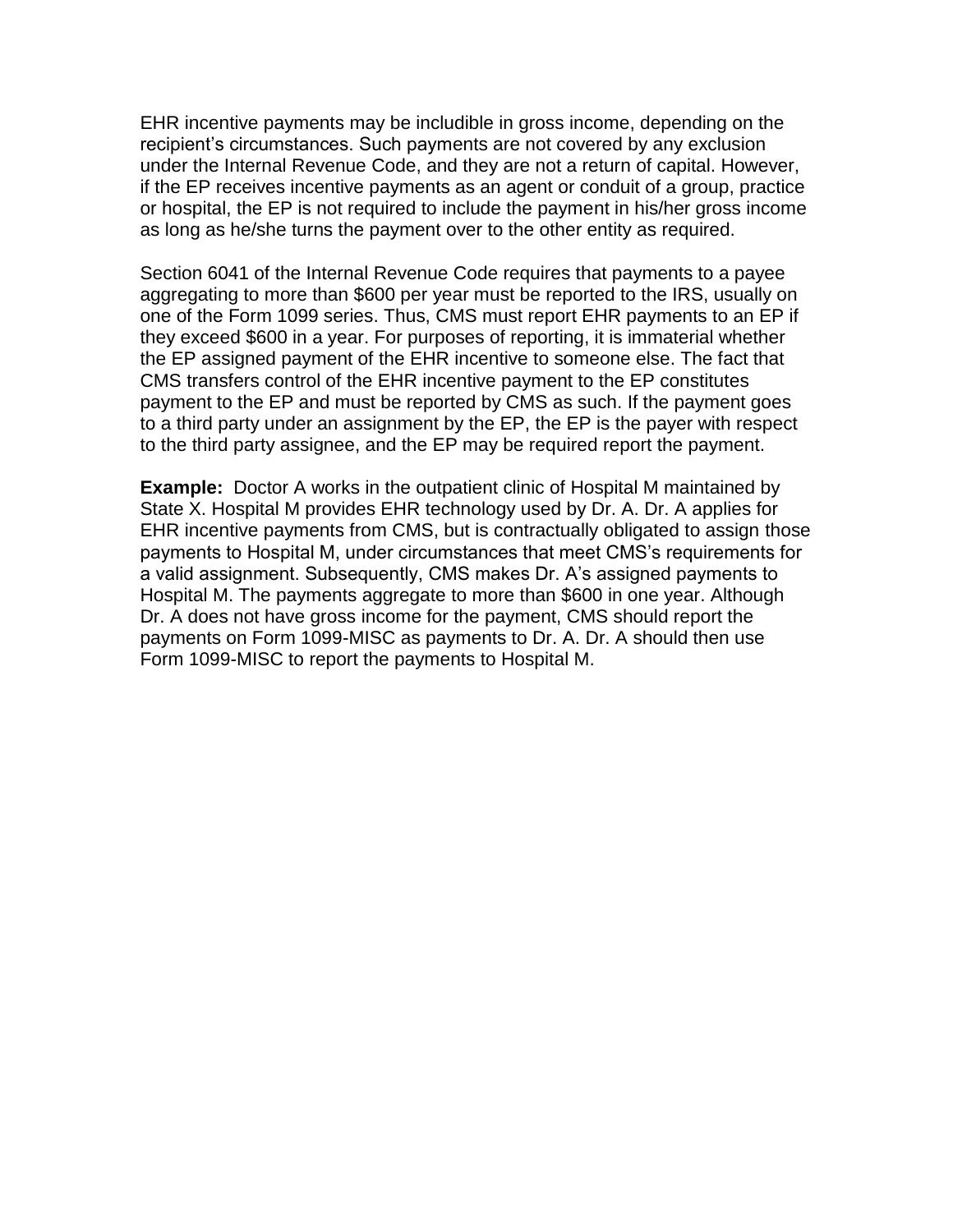## **DIRECTORY OF FSLG SPECIALISTS**

<span id="page-8-0"></span>

| Alabama                              | Deishun Garmon-Robinson<br><b>John Givens</b>                                                                                 | (251) 341-5921<br>(251) 341-5993                                                                         |
|--------------------------------------|-------------------------------------------------------------------------------------------------------------------------------|----------------------------------------------------------------------------------------------------------|
| Alaska                               | <b>Gary Petersen</b>                                                                                                          | (775) 325-9721                                                                                           |
| Arizona                              | Wayne Woods                                                                                                                   | (602) 636-9124                                                                                           |
| Arkansas                             | Jan Germany                                                                                                                   | (501) 396-5816                                                                                           |
| California                           | <b>Ronald Coleman</b><br><b>Jay Gonzales</b><br>Alice Huang<br><b>Thomas Mansell</b><br><b>Lilian Masters</b><br>Nimfa Pegram | (619) 744-7169<br>(619) 744-7160<br>(626) 927-1238<br>(707) 535-3830<br>(408) 817-6784<br>(619) 744-7161 |
| Colorado                             | <b>Chuck Sandoval</b>                                                                                                         | (720) 956-4407                                                                                           |
| Connecticut                          | <b>Mary Rogers</b>                                                                                                            | (508) 559-4584                                                                                           |
| Delaware                             | <b>Hilton Finney</b><br>Veronica Bell-Green                                                                                   | (215) 861-3732<br>$(215) 861 - 1562$                                                                     |
| District of Columbia Christina Chang |                                                                                                                               | (703) 462-5971                                                                                           |
| Florida                              | Fernando Echevarria<br><b>Michael Moore</b>                                                                                   | (954) 423-7406<br>(561)-616-2092                                                                         |
| Georgia                              | Angie Sanderlin                                                                                                               | (404) 338-8218                                                                                           |
| Hawaii                               | <b>Clark Fletcher</b>                                                                                                         | (425) 489-4042                                                                                           |
| Idaho                                | <b>Chris Casteel</b>                                                                                                          | (208) 363-8818                                                                                           |
| <b>Illinois</b>                      | Paula Graham                                                                                                                  | (618) 242-5603                                                                                           |
| Indiana                              | <b>Raelane Hoff</b>                                                                                                           | (812) 231-6502                                                                                           |
| Iowa                                 | Ryan W Johnson                                                                                                                | (402) 233-7412                                                                                           |
| Kansas                               | <b>Gary Decker</b><br><b>Allison Jones</b>                                                                                    | (316) 651-2192<br>(316) 651-2193                                                                         |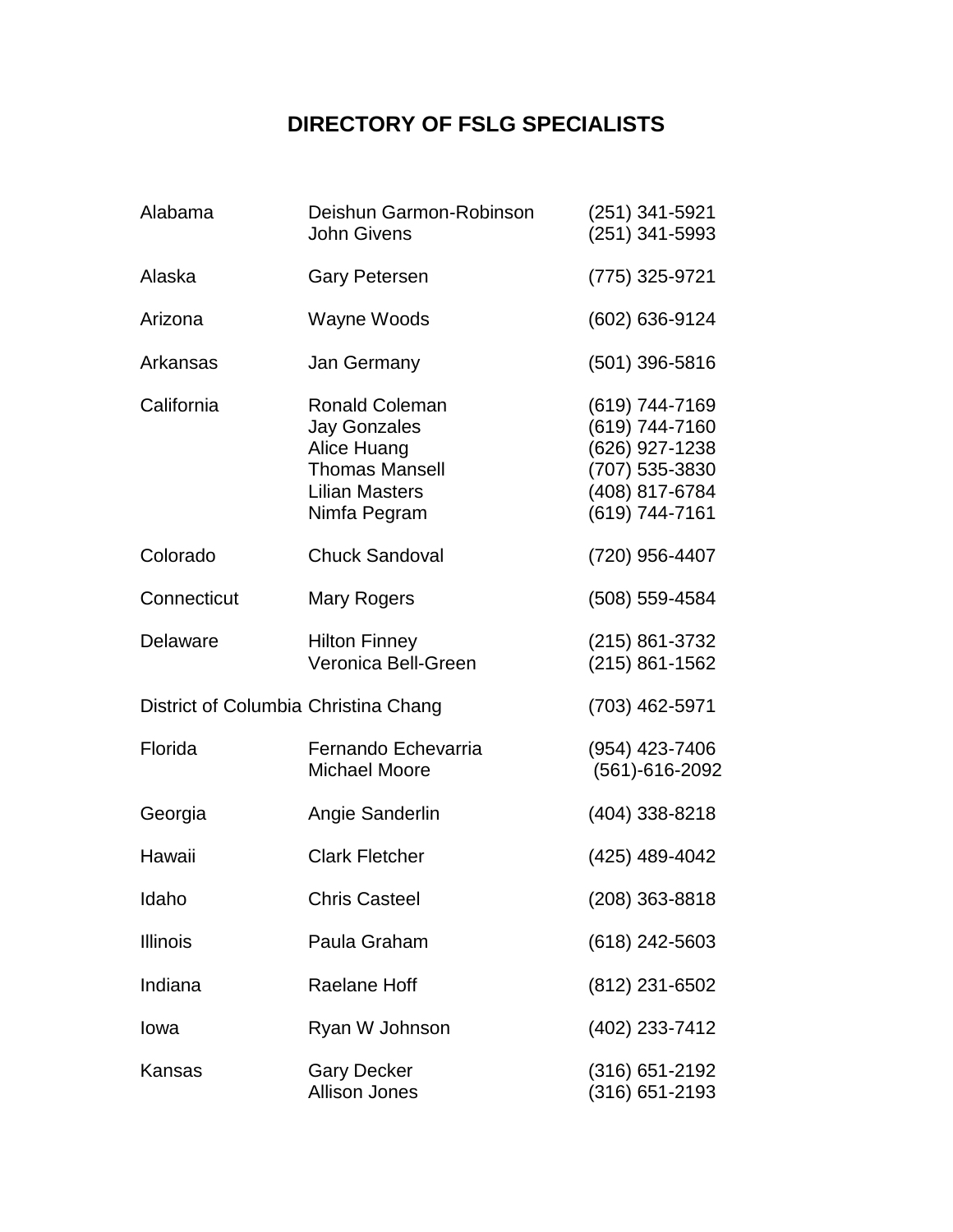| x <sub>43</sub> |
|-----------------|
|                 |
|                 |
|                 |
|                 |
| x 232           |
| x 108           |
|                 |